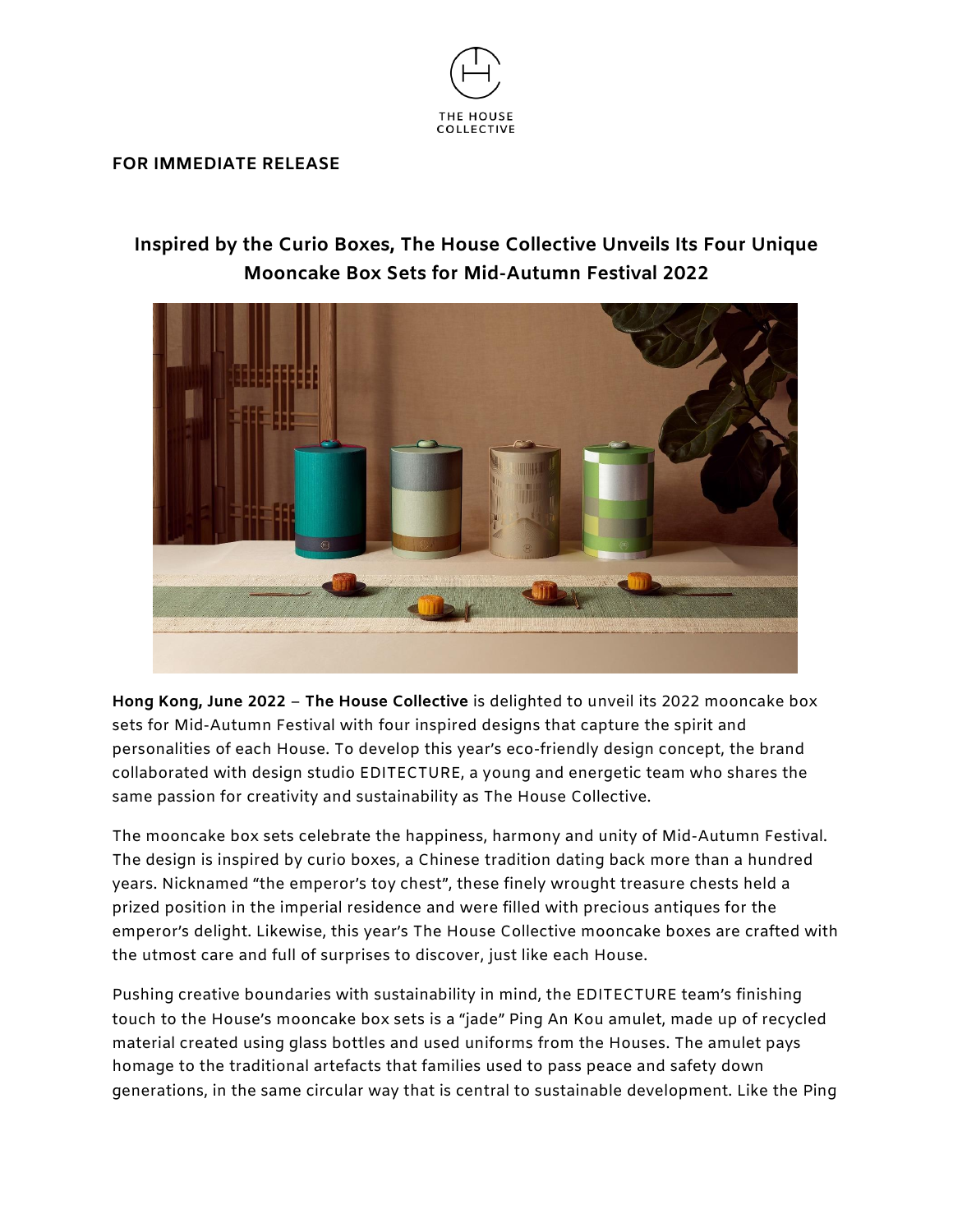

An Kou, these mooncake gift boxes and their message of happiness, harmony and unity can be passed from one generation to the next. Once enjoyed, the mooncake box sets are perfect for upcycling as a treasure chest to store items or be displayed as a stylish accessory at home.

Inspired by each of the Houses' design, The Upper House box is swathed in subtle, earthy tones with gold details, which channels the tranquil haven and inspires the same timeless serenity. Sleek and modern, The Opposite House mooncake box set is a treasure chest of delicious revelations waiting to be uncovered and appreciated from every angle. The Temple House mooncake box set takes cues from Bitieshi, the beautifully restored Qing Dynasty building at the House's entrance, bringing together the past and present in Chengdu while The Middle House's jewel-toned box set is as much a work of art as the hand-picked pieces throughout the fashion-forward House.

Sweet aficionados can look forward to savouring a combination of flavours with both modern and traditional influences in a range of innovative mooncakes. Box sets for The Opposite House, The Temple House and The Middle House include four stunning flavours — **Maltitol White Lotus Seed Paste Mooncake**, with naturally sweet plant extract maltitol and mild lotus seed paste; **Parma Ham & Egg Yolk Mooncake**, an East-meets-West delight; **Flowing Lava Mooncake**, with a centre filled rich homemade custard; and a **Tieguanyin Osmanthus Plum Mooncake** containing both tea and Osmanthus flower to accentuate its fruity plum flavour.

Alongside a healthy twist on a classic is the **Maltitol Low Sugar Mini White Lotus Seed Paste with Yolk Mooncake**, The Upper House's selection of flavours includes the **Mini Earl Grey Tea Custard Mooncake**, a smooth sweet egg custard infused with Earl Grey tea; **Mini Assorted Nuts with Dried Figs Mooncake**, where sweet Turkish figs meet a delicious medley of dried dates, apricots, cashews, almonds and cranberries; and the popular **Mini Red Bean Paste with Mandarin Peel Mooncake**, combining the sweetness of red bean paste with a zesty mandarin orange peel.

The House Collective mooncake box sets are available exclusively through their respective Houses at The Opposite House in Beijing, The Temple House in Chengdu, and The Middle House in Shanghai for RMB488, as well as The Upper House in Hong Kong for HKD488. For The Upper House mooncake set, as part of their ongoing commitment to our local community partners, 10% of its profits from mooncake sales will be donated to Mother's Choice, a local charity serving the many children without families, and pregnant teenagers and young women in Hong Kong.

To discover more, visit: [https://www.thehousecollective.com/en/special-offers/the-house](https://www.thehousecollective.com/en/special-offers/the-house-collective-mooncake/)[collective-mooncake/](https://www.thehousecollective.com/en/special-offers/the-house-collective-mooncake/)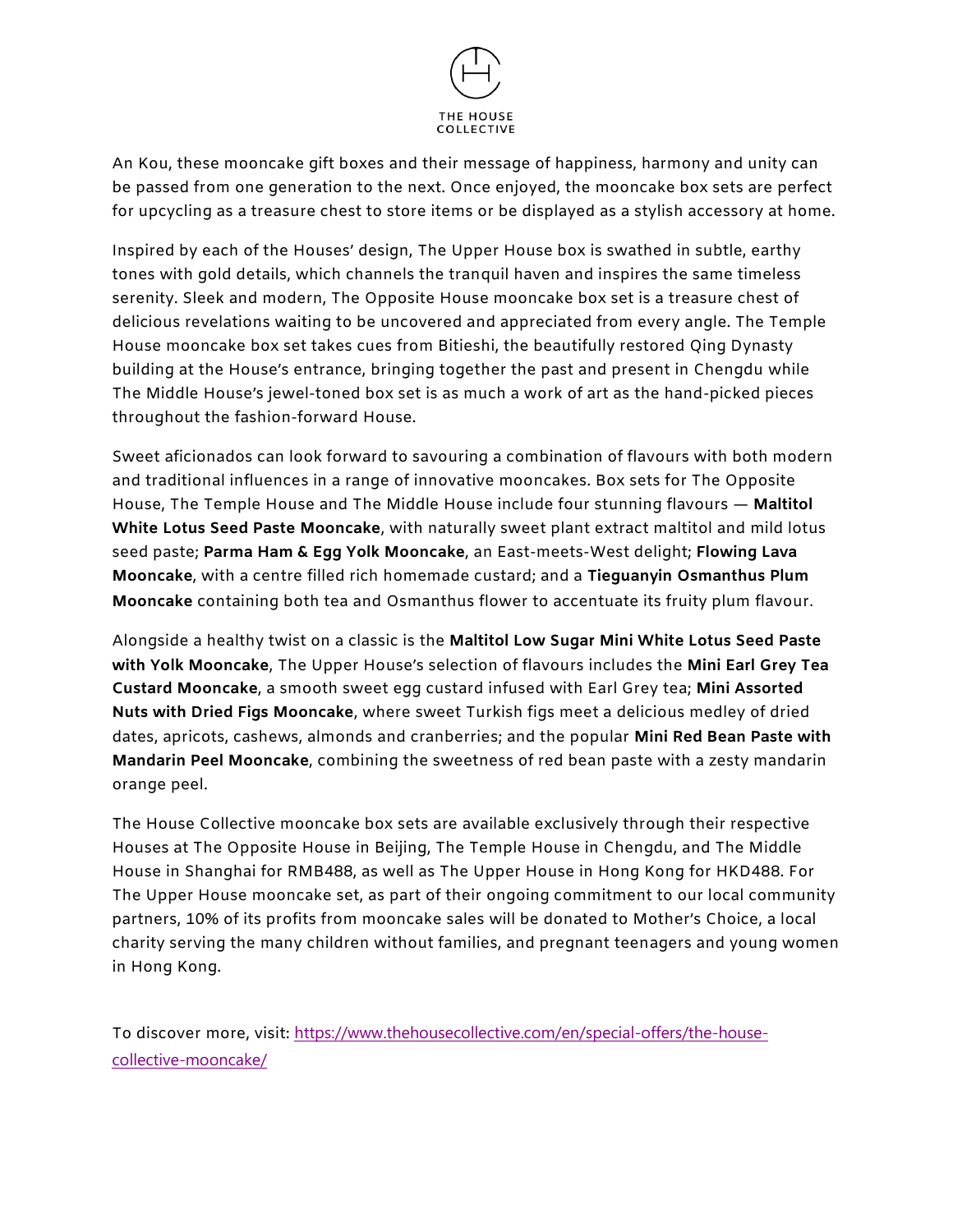



Sustainable "jade" Ping An Kou amulet, made up of recycled materials



Eight mini mooncakes with four enticing flavours in each box



The Upper House mooncake box set The Middle House mooncake box set







The Temple House mooncake box set The Opposite House mooncake box set